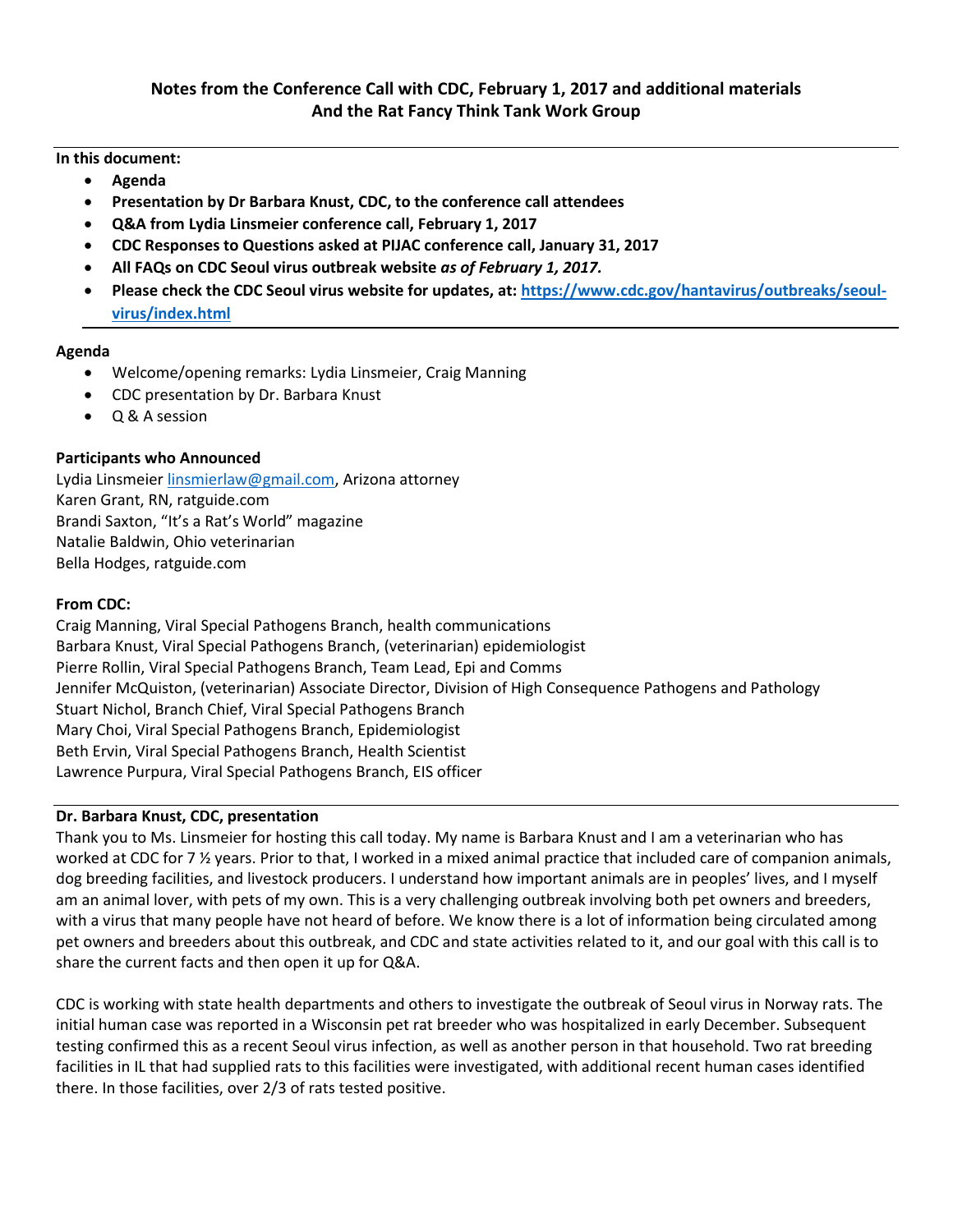As of January 30, 2017, CDC is reporting a total of 10 laboratory-confirmed human cases of recently acquired Seoul virus. This includes 7 from Illinois and 3 from Wisconsin. CDC is reporting 6 confirmed facilities in 2 states with evidence of either human or rat Seoul virus infection. All facilities primarily bred rats for pets with only limited sales for feeder purposes. So, while the tracing is complicated and involves multiple states, it is still relatively limited in scope, to date. CDC has also tested (at their request) two Wisconsin residents who fed rodents from one of the confirmed facilities to their reptiles. Those individuals showed very low levels of old antibodies, indicating a possible past infection. These are not included in the current case counts because testing indicates they are not associated with this current outbreak.

While Seoul virus infection in humans is generally considered less severe than some other types of hantavirus, it can still cause a severe illness in some cases. Some people may develop a severe form of infection known as Hemorrhagic Fever with Renal Syndrome (HFRS), which can include kidney failure and bleeding symptoms, and an estimated 1-2% of people may die. Among 10 currently known human cases, 2 were hospitalized. Because there is no treatment, preventing infections in people is important.

# **What is CDC doing?**

Working with state health departments, CDC is assisting tracing the movement of rats, some of which may be infected with Seoul virus, to and from infected facilities to better understand how the virus entered the U.S. pet trade, and, as much as possible, to interrupt the ongoing transmission of Seoul virus to other rats or people. A 'confirmed facility' is a place where laboratory testing by CDC has found infected rats or infected people. It may be a home, a garage, or a building, for example. In contrast, a "suspect facility" is the premise of a rat breeder or owner who has recently acquired rats from a confirmed facility, or who recently sold rats to a confirmed facility. CDC recommends—but cannot force- that suspect facilities test their rats, in order to know if they might be infected. Seoul virus testing can be done on live rats by taking a small blood sample. Rats do not have to be euthanized to collect a blood sample. The blood sample is sent to CDC or to another laboratory to perform the diagnostic test for Seoul virus infection. CDC performs tests looking for both antibodies (serologic tests) and evidence of virus genetic material [by polymerase chain reaction (PCR)]. A 'positive' result means that the rat has been infected with Seoul virus and is presumed to be pose a risk for transmitting it to other rats or to people. A negative result means that there is no evidence of Seoul virus infection in the rat at the time of the sampling.

# **What is CDC recommending?**

For breeders with confirmed positive rats who want to begin selling rats again, depopulation and a thorough cleaning is the recommended option. Depopulation is not recommended for suspected facilities. Instead, CDC recommends they be tested first to determine if infection is present.

Depopulation means humanely euthanizing the rats in a colony. Because Seoul virus spreads very easily among rats housed together, and because it can be shed by an infected rat for a long time, depopulation is a way to interrupt the transmission of Seoul virus to prevent spread of the virus to other rats, to their owners, and to other people who handle them. Different states may have different laws regarding what should be done with rats that test positive or and therefore pose an ongoing risk to humans, or with confirmed facilities. In some cases, depending on state and local laws, a quarantine of infected rats or confirmed facilities may be possible. A quarantine would mean making sure that infected rats are isolated from other non-infected rats, will never leave the premises, will never be bred or sold, and will never go to shows or other events like swaps or barn hunts. Because Seoul virus does not cause symptoms in rats, and because rats may remain positive and spread virus for a very long time, a quarantine would have to be for the life of the animals. A quarantine requires extensive biosecurity at the facility. Additionally, persons caring for the quarantined rats are at risk for infection and must always wear protective equipment while caring for them and handling infectious bedding and waste. Check with your state health department for more details about what may be applicable in your state.

Commercial laboratories, like IDEXX and Charles River Labs, are known to many members of the pet rodent community, and may offer testing for Seoul virus or other hantaviruses. CDC is reaching out to these other labs to determine if the different tests being offered have the same accuracy as CDC's tests. IDEXX is working with CDC to help determine the accuracy of the different tests. This is being done in a BLINDED fashion, meaning names and identities are not shared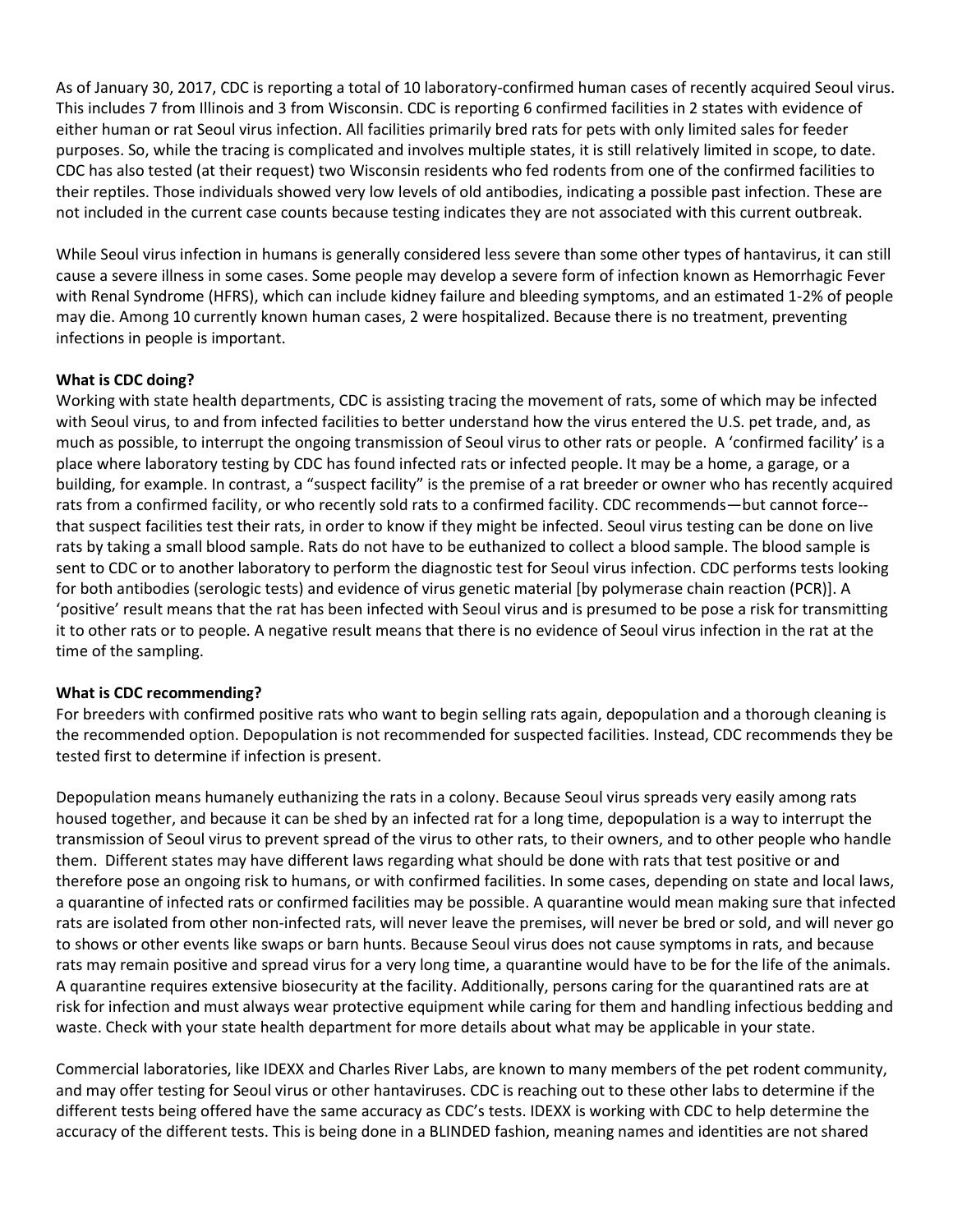with each other. Facilities who have sent their tests to IDEXX are not being identified to CDC. We will share the information of these test comparisons when we have them completed.

It is always good for rodent breeders the Best Practices outlined by PIJAC—they are readily applicable for preventing introduction of Seoul virus into your facility. The principles of testing and separating new animals introduced into your facility until a quarantine/observation period has passed, avoiding wild rodent infestations and introduction of disease from wild rodents, and periodic monitoring of the health of the animals in your colony through diagnostic testing, and monitoring the health of your employees and encouraging good cleaning practices are all strategies that can be employed.

It is important to note this is an ongoing outbreak investigation, the first of its kind in the United States. Our understanding of this virus and how common or rare it may be in the pest industry will be shaped as we conduct additional tests. In addition, different states may have different laws that influence their approach. Therefore, recommendations may change as more information becomes available. CDC has information available on its website that addresses many of these questions. I am happy to take any questions you may have.

Thank you again. *End of Dr. Barbara's discussion.*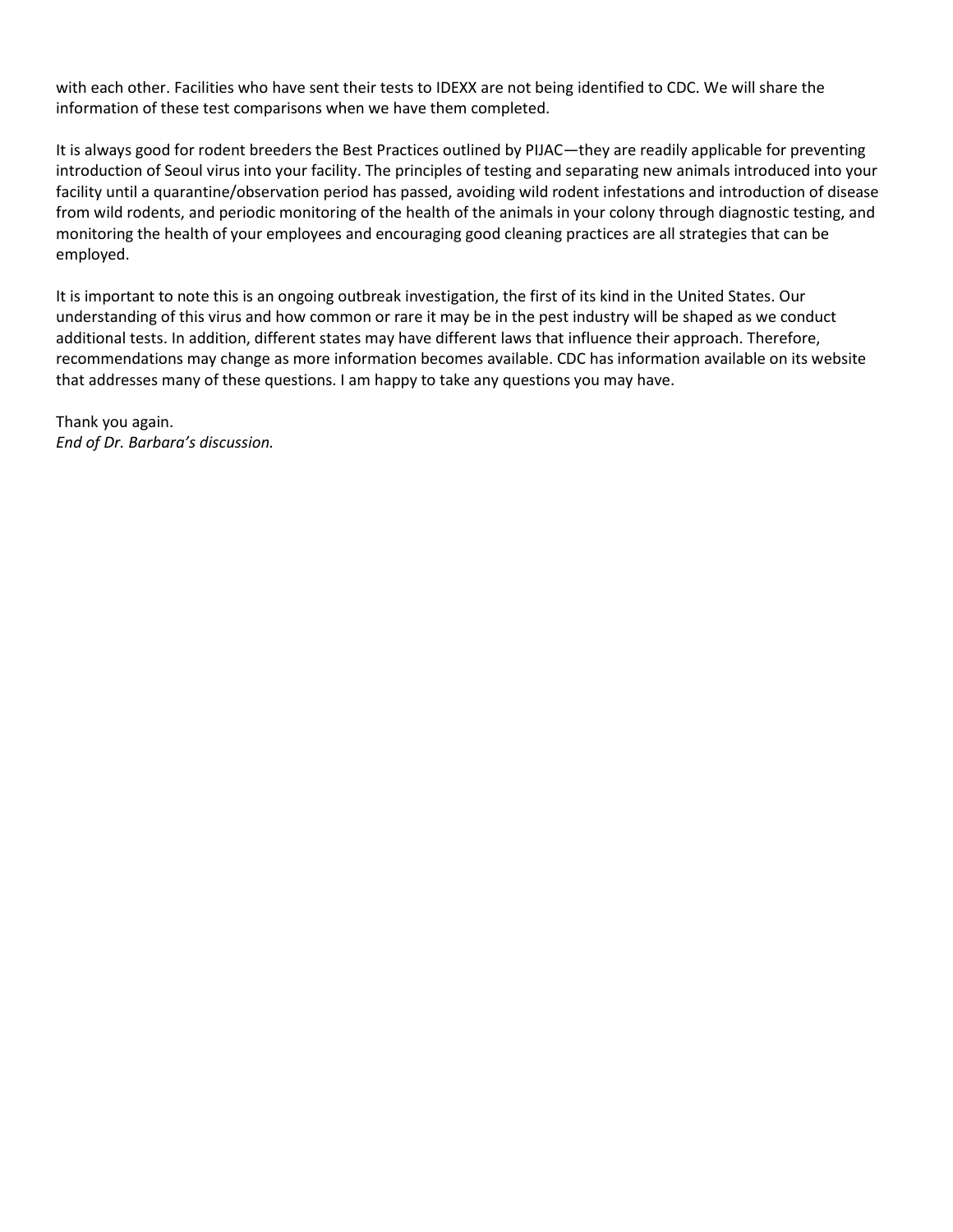# **Q&A from Lydia Linsmeier Conference Call**

## **Q: "What is the recommendation for human testing?"**

A: "The CDC does test humans. They only test people who have sold to or bought from a facility/rattery that has already tested positive. And these people need to look for fever, or have been hospitalized. If you are a rattery who has not been contacted and have symptoms, go to your doctor, tell them about Seoul and your exposure to rats."

#### **Q: What is the exposure time to symptoms?**

A: 1-2 weeks typically. However it can be up to 8 weeks. This applies to humans. For rats there is less accurate information but rats show 4 weeks after exposure.

#### **Q: What are human symptoms?**

A: Typically a mild illness. Humans may be hospitalized but most symptoms are mild and symptoms go away on their own. The worst symptom is renal failure. People do develop antibodies and after many years they will test positive. But old antibodies are fewer and show that this is from years ago and not an active state. This person is immune. This can be seen by testing.

#### **Q: Is there a cure?**

A: China has a vaccine but it has not been tested. The is no vaccine for rats, as it would cost too much to produce.

# **Q: Are you looking at big box stores and large breeding facilities for a possible ground zero?**

A: "In 2012-2013 was the UK situation. Several human cases were found. 30% of pet owners had antibodies and there were minor cases in humans; however only the urine was tested, which is not a good test to do. Also humans were tested and rats were not. And no rats were depopulated, even in big producers. In the USA, they have not started investigating that. The situation with big facilities is different because they have huge amounts and they can easily lock down, including locking in any wild rats loose in the facilities. So they will not have rats that can be sold on lock down, so there are no rats to investigate. Thus far no link has been made to this outbreak and the large facilities."

# **Q: Has ground zero been located?**

A: No.

# **Q: If you are in a state that is not under investigation, what is recommended?**

A: Refer to the CDC website for the latest information, at: [https://wwwdev.cdc.gov/hantavirus/outbreaks/seoul](https://wwwdev.cdc.gov/hantavirus/outbreaks/seoul-virus/index.html)[virus/index.html](https://wwwdev.cdc.gov/hantavirus/outbreaks/seoul-virus/index.html)

# **Q: If a rattery does testing, what number of rats needs to be tested? What number of rats needs testing from each cage? All the rats or just some of the rats?**

A: If you have 2 colonies not co-housed and they are not cross-contaminated with each other, treat them as separate. If you are co-mingling in a small colony, test all of the animals. In a larger colony, test one from each cage to get a clear picture.

# **Q: People are testing with IDEXX, will this be the same as the CDC approved test?**

A: The CDC is evaluating the tests from IDEXX. We will know that once we are done evaluating it. Check the CDC Seoul virus website FAQ page for updates. Go to: [https://www.cdc.gov/hantavirus/outbreaks/seoul-virus/faqs-seoul](https://www.cdc.gov/hantavirus/outbreaks/seoul-virus/faqs-seoul-virus.html)[virus.html](https://www.cdc.gov/hantavirus/outbreaks/seoul-virus/faqs-seoul-virus.html)

# **Q: Since the virus is still on the bedding, what is the best way to dispose of it?**

A: It can be recommended that using a bleach and water solution you can spray down the bedding and let it sit on there. This will prevent the virus from being aerosolized. Then bag it up. You cannot sanitize bedding. You do not want to stir this up. Wear a mask and gloves while doing this. Then wash your hands with soap and water. But this is only for ratteries under investigation. Not everyone else."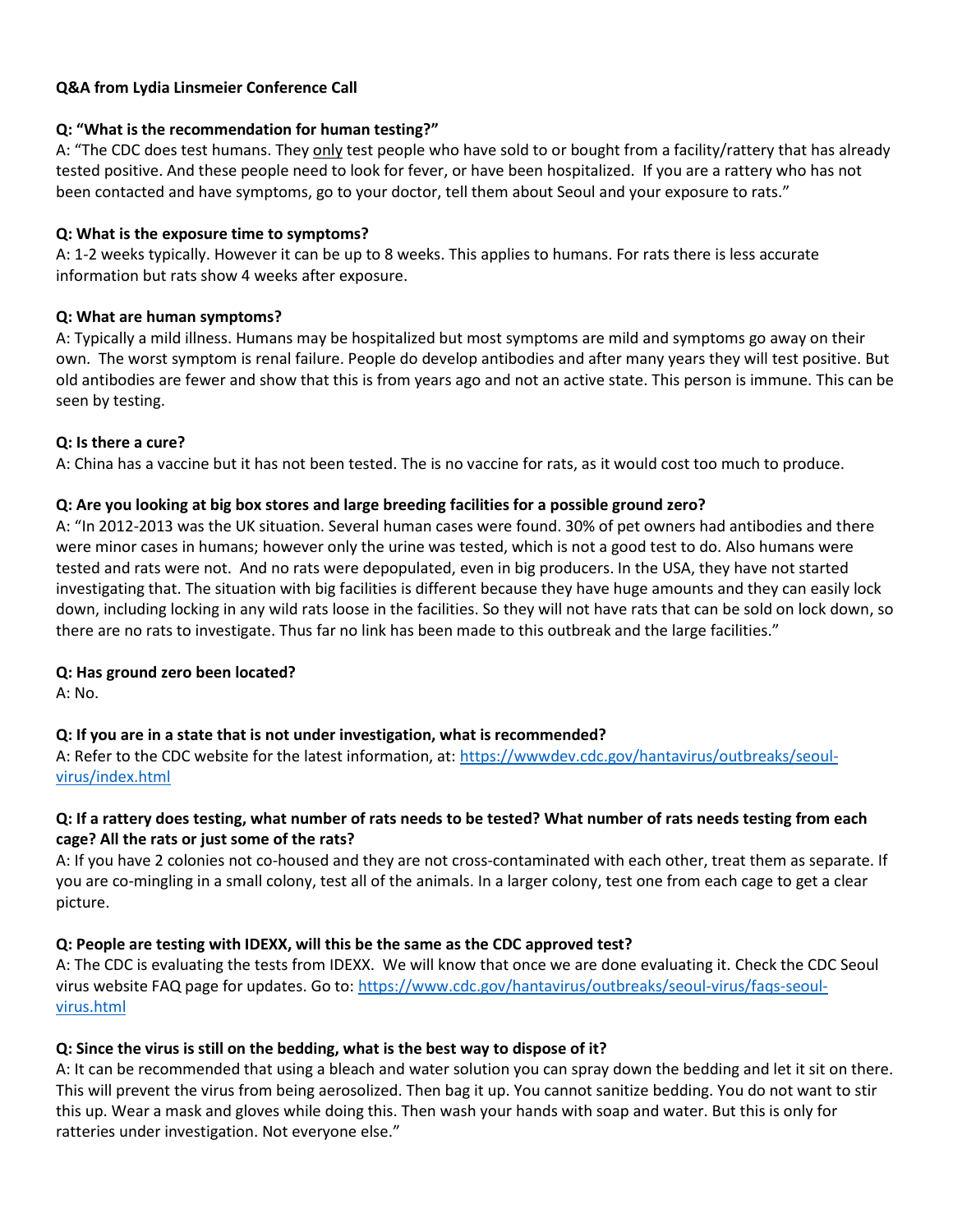# **Q: Can this virus transmit to other rodents? And back to humans?**

A: Other rodents cannot get the virus. The only hosts for the Seoul virus are by the black rat and the Norway rat.

# **Q: If you have not bought rats in 8 months or since before the outbreak, should you test yourselves?**

A: Testing tells you if Seoul is circulating. However, it doesn't mean that if you test negative your rats are negative. But your rats might be infected."

#### **Closing comments by Lydia Linsmeier**

We will put more thoughts about this conversation on the Forum. If we come up with more questions at that point then we can get the CDC and IDEXX on another conference call. Thank you everyone for joining, and that is all.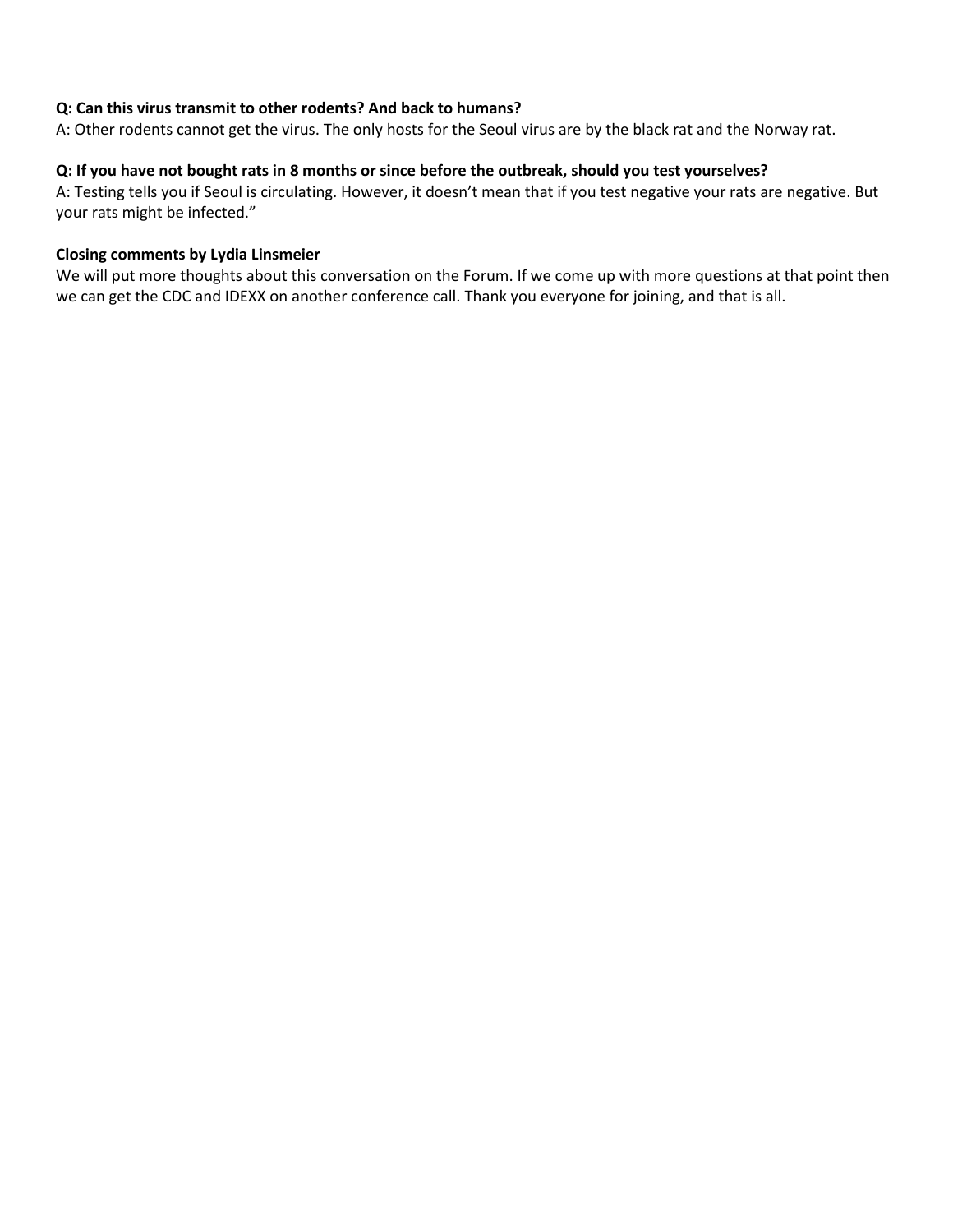# **CDC Responses to Questions asked at PIJAC conference call, January 31, 2017**

# **Q. Are dogs at risk of getting sick from Seoul virus?**

A. No. Dogs may develop antibodies after, for example, eating or chewing on an infected rat, but are not known to pass infectious virus to another animal or a person.

# **Q. Are you familiar with barn hunt? It's a dog sport. If wild rodents were in straw, how long would it take to be sure that it [the wild rodent] is not infectious to pet rats?**

A. Yes, we are familiar with barn hunts. If the wild rodent is carrying Seoul virus – and you cannot tell just by looking – there is the possibility that virus could be transmitted to other rats that had contact with that rat. Our understanding is that, during barn hunts, rats are encased in a perforated PVC pipe or similar, which is then buried or hidden for the dogs to find. If the PVC pipe is re-used, and another rat is placed into it, there is the possibility that, if the first rat was infected and urinated and/or defecated while in the pipe, the second rat could become infected, and so on. Therefore, to break this possible 'chain of transmission,' it is advisable to disinfect the pipe between rats, using a 1:10 bleach solution or similar disinfectant.

# **Q. How long does the virus stay infectious in the environment, [such that it] can't be sterilized or disinfected?**

A. Hantaviruses like Seoul virus are actually fragile viruses outside the host animal (rats), and can be killed, or more correctly, *deactivated* even by UV light, like sunlight. There is presently no peer-reviewed scientific data that we're aware of on how long Seoul virus could, for example, remain on a surface, like a floor, before becoming inactivated. A conservative estimate would be  $7 - 10$  days. One of the European hantaviruses has been shown to persist on a surface for about 15 days, but it is far from clear if this could be generalized to Seoul virus. Also important to note is that Seoul virus can be inactivated by simple soap, such as hand soap, dish soap, or laundry detergent. And, of course, disinfectants or a mixture of 10:1 water/bleach will also inactivate the virus.

# **Q. Regarding breeders: there are meetups and roundups where rats are close together and exchanged among breeders. If purchased from one, there might be variables of exposure.**

A. Since there is no clear way to determine whether a pet rat is infected with Seoul virus, rats that are comingling could, if one of the rats was already infected with Seoul virus, pass the virus on to other comingled rats. Rats carrying the virus are presumed to remain chronically infected with Seoul virus, and may shed virus in their urine, feces, and saliva for extended periods of time. Owners concerned about introducing Seoul virus to their colonies should take care to minimize situations where their rats may comingle with others.

# **Q. If a human tested negative, can the rats be considered likely safe?**

A. Not necessarily. For example, newly-arriving rats may be infected, and if they or their excretions or bedding are handled by the owner, the owner is at risk for becoming infected. Rat owners swapping animals at shows or events poses a similar risk, but it's hard to quantify the risk, since an infected animal will not be showing any obvious signs of illness. This point, by the way, underscores the importance of regular handwashing by breeders and owners.

# **Q. Any advice we can give to breeders in unaffected states?**

A. Yes. Encourage them to visit the CDC website, which has useful and timely information related to the Seoul virus outbreak, at:<https://www.cdc.gov/hantavirus/outbreaks/seoul-virus/index.html>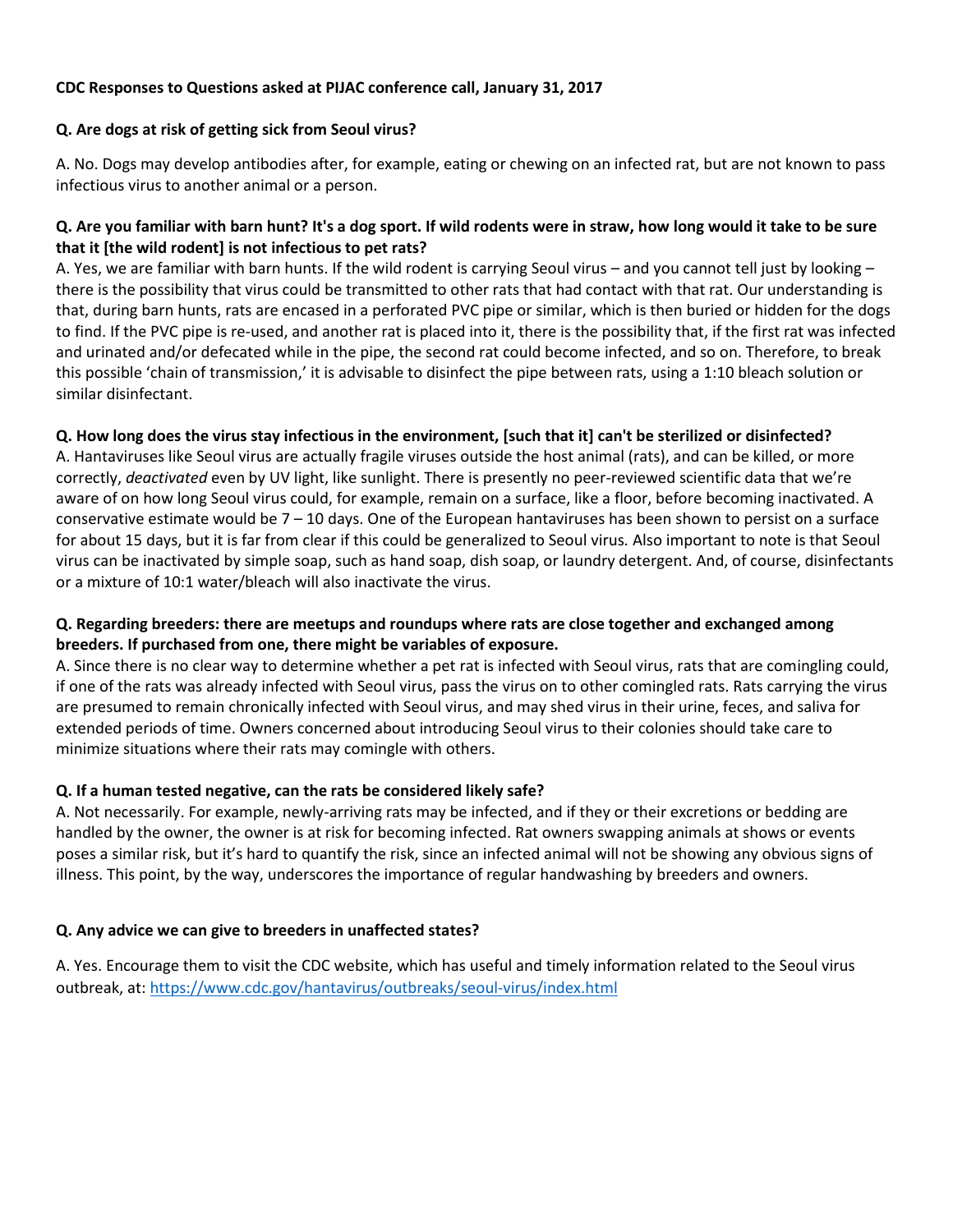# **All FAQs on CDC Seoul virus outbreak website as of February 1, 2017**

# **What is Seoul virus and what does infection with this virus mean?**

Seoul virus is a type of [hantavirus.](https://www.cdc.gov/hantavirus/index.html) Infection with Seoul virus is known to cause a mild to moderate illness that is rarely fatal. It is estimated that about 1 to 2% of patients may die (1 to 2 persons in 100 people).

# **Where is Seoul virus found and how does it spread?**

Seoul virus is found worldwide. It is carried and spread by rodents, specifically the brown or Norway rat (*Rattus norvegicus)*. The virus has been found in both pet rats and wild rat populations around the world.

# **How do people get infected with Seoul virus?**

People can become infected with this virus after coming in contact with urine, droppings, or saliva of infected rodents. When fresh rodent urine, droppings, or nesting materials are stirred up (for example, when vacuuming or sweeping), tiny particles containing the virus get into the air. This process is known as "aerosolization". You may become infected when you breathe in these contaminated materials. You may also become infected when the urine or these other materials containing the virus get directly into a cut or other broken skin or into your eyes, nose, or mouth. In addition, people who work with live rodents can get the Seoul virus through bites from infected animals.

Seoul virus is not known to be spread from person to person.

# **What are the symptoms of Seoul virus infection?**

When you get infected with Seoul virus, you may have the following symptoms:

- Fever
- Headache
- Back and abdominal pain
- Chills
- Nausea
- Blurred vision
- Flushing of the face
- Inflammation or redness of the eyes
- Rash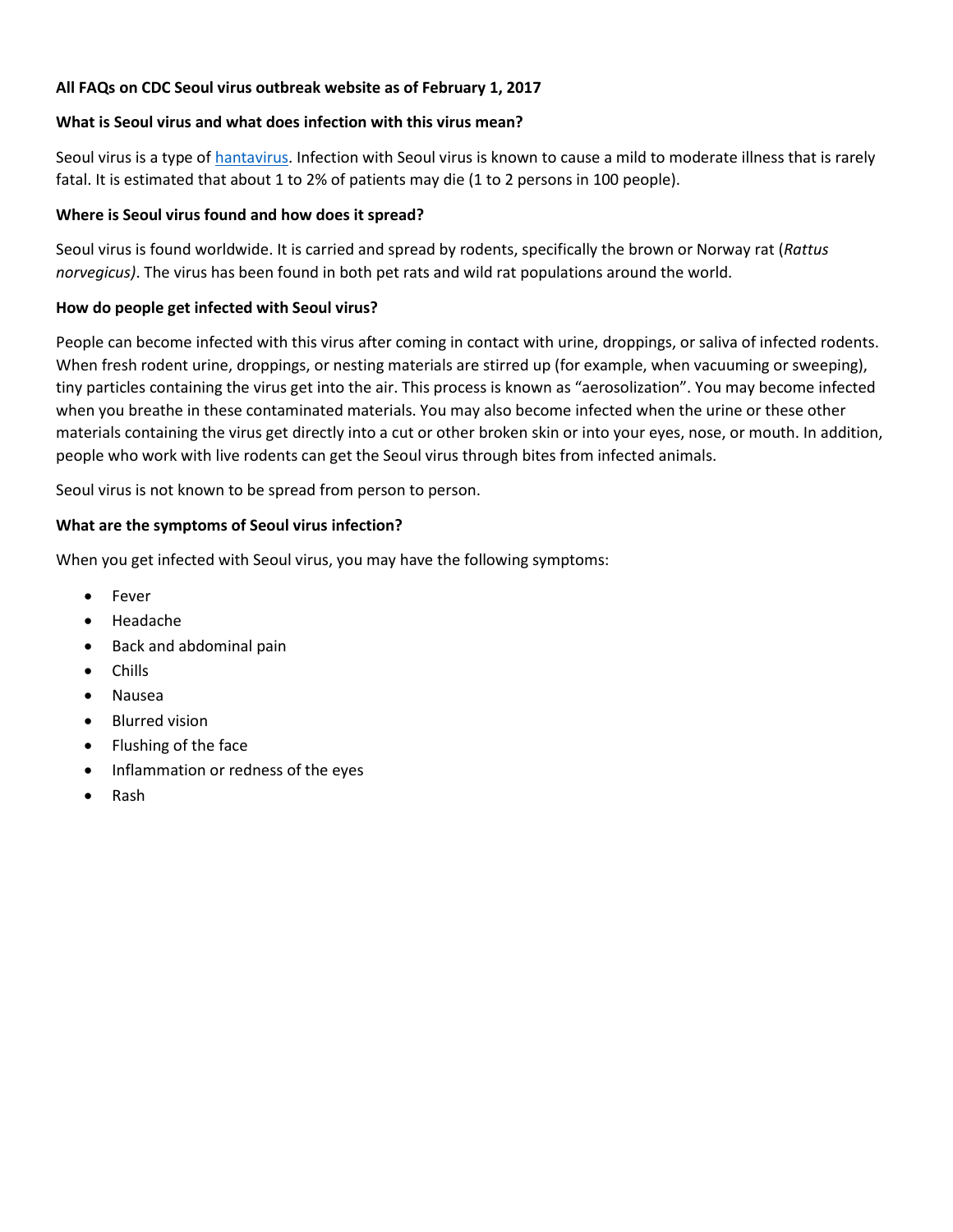Symptoms of the illness caused by Seoul virus usually begin within 1 to 2 weeks after contact with infectious material. Rarely, it may take up to 8 weeks to develop symptoms.

In rare cases, infection can also lead to a type of acute renal disease called Hemorrhagic Fever with Renal Syndrome (HFRS), which might include low blood pressure, acute shock, and acute kidney failure. However, Seoul virus infections are usually moderate and the vast majority of patients survive. Complete recovery can take weeks or months. Some people do not develop symptoms at all or have very mild symptoms.

# **How is infection with Seoul virus diagnosed?**

Several laboratory tests of blood and body tissues are used to confirm a diagnosis of Seoul virus infection in patients suspected to have an infection.

# **How is infection with Seoul virus treated?**

Supportive care is given to patients with Seoul virus infections. Care includes fluid therapy by giving the patient liquids directly into the vein to maintain blood volume, blood pressure, and electrolyte (sodium, potassium, chloride) levels. Oxygen mask may also be used as well as appropriate treatment of any secondary infections. Dialysis may be required in severe cases of kidney failure. Ribavirin, an antiviral drug, has been shown to reduce the illness severity and lower deaths related to Seoul virus infections if used very early in the disease.

# **How is HFRS prevented?**

Avoiding contact with rats and rodent control are key for preventing Seoul virus infections. Rodents near human communities should be controlled, and rodents should be excluded from homes. You should avoid contact with rodent urine, droppings, saliva, and nesting materials. It is important to know [how to](https://www.cdc.gov/rodents/cleaning/index.html)  [safely clean up after rodents.](https://www.cdc.gov/rodents/cleaning/index.html)

# **How do rats get infected with Seoul virus?**

Seoul virus is shed in the urine, feces, and saliva of recently infected rats. Rats can become infected with Seoul virus through wounding or biting other rats and after coming in contact with the urine and feces of infected rats.

# **How do I know if my pet rat is infected with Seoul virus?**

Rats do not show symptoms of disease when they are infected with Seoul virus. Rats who may have come from a facility where rats have been confirmed with infection can be tested for evidence of viral infection in a laboratory.

# **What is CDC doing to respond to the outbreak of Seoul virus infections in people and rats?**

CDC is working with state health departments and others to investigate the outbreak of Seoul virus infections in pet rodents and humans. We are working to trace shipments and transport of rats, some of which may be infected with Seoul virus, to better understand how the virus entered the pet trade, and to interrupt transmission of Seoul virus to other rats or people.

# **Why are public health officials so concerned about Seoul virus, if it doesn't always cause severe illness in humans?**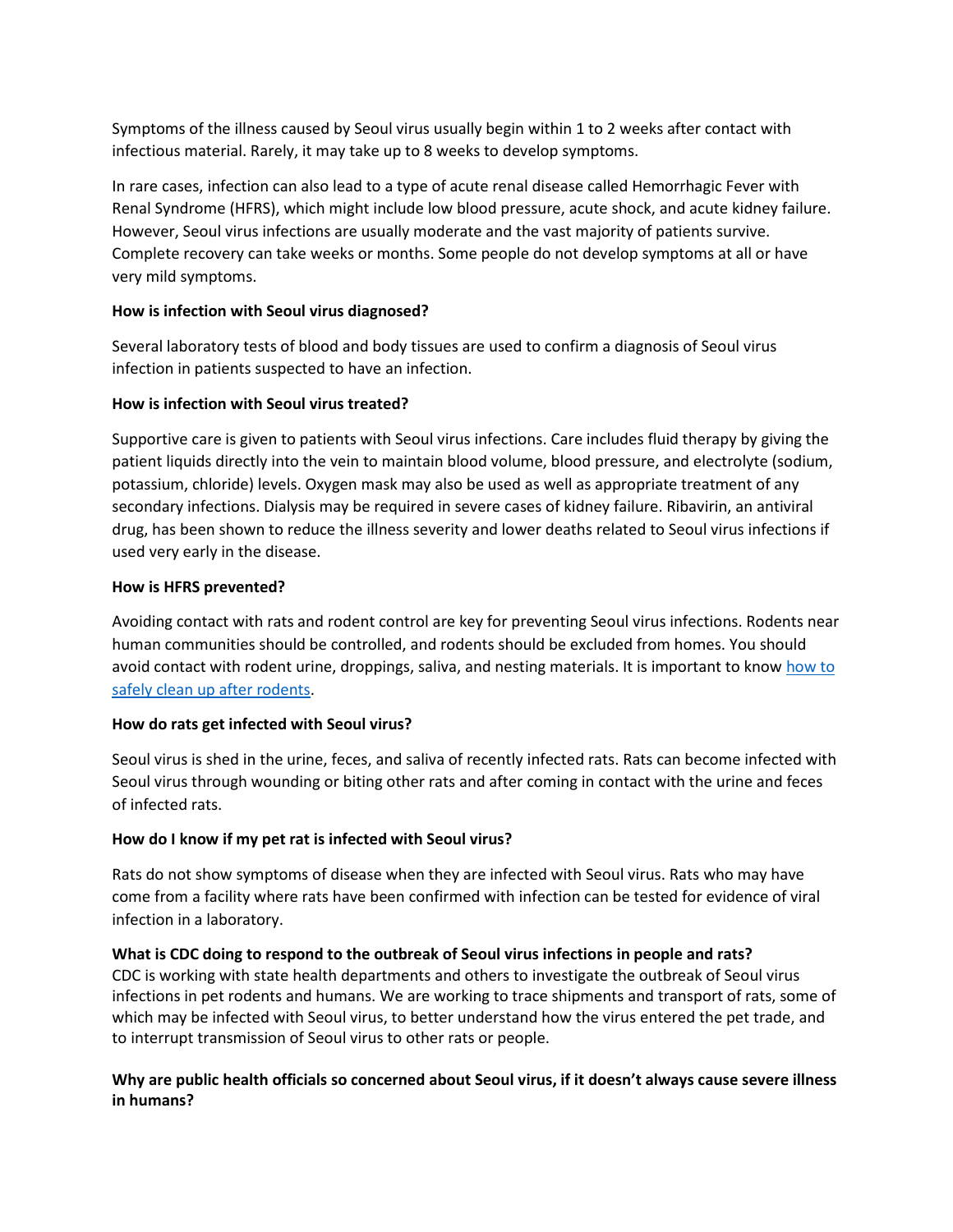While Seoul virus infection in humans is generally considered less severe than some other types of hantavirus infections, it can still cause a severe illness in some cases. Some people may develop a severe form of infection known as hemorrhagic fever with renal syndrome (HFRS), and an estimated 1-2% of people may die after being infected with Seoul virus. Among the 10 currently known human cases, 2 were hospitalized. Because there is presently no effective treatment for Seoul virus infection, preventing infections in people is important.

# **What is a "confirmed facility"?**

A "confirmed facility" in this context is a place where laboratory testing by CDC has found infected rats or infected people. For example, it may be a home, a garage, or a building.

# **What is a "suspected facility"?**

A "suspected facility" is the facility, home, or premises of a rat breeder or owner who has recently acquired rats from a confirmed facility, or who recently sold rats to a confirmed facility. CDC recommends that suspect facilities test their rats to determine if the animals are infected.

# **How is testing for Seoul virus done in rats?**

Seoul virus testing can be done on live rats by taking a small blood sample and testing it. Rats do not have to be euthanized to collect a blood sample. The blood sample is sent to CDC or to another laboratory to perform the diagnostic test for Seoul virus infection. CDC performs tests looking for both antibodies (serologic tests) and evidence of virus genetic material [by polymerase chain reaction (PCR)]. A positive result means that the rat has been infected with Seoul virus and is presumed to pose a risk for transmitting the virus to other rats or to people. A negative result means there is no evidence of Seoul virus infection in the rat at the time of the sampling.

# **I don't know if my rats may be infected. How can I get them tested?**

State and local departments of health are reaching out to breeders and owners of rats from suspected or confirmed facilities. Teams working with the state department of health will visit suspected facilities, and—working with the owners—will take blood samples for testing. Owners of rats that are not linked to a confirmed facility but who want their rats to be tested may choose to do so independently through commercial laboratories.

# **Are there other laboratories that can test for Seoul virus infection besides CDC?**

Yes. Commercial laboratories, like IDEXX and Charles River Labs\*,are known to many members of the pet rodent community and may offer testing for Seoul virus. CDC is reaching out to these other labs to determine if the different tests being offered have the same accuracy as CDC's tests.

# **What is depopulation?**

Depopulation means humanely euthanizing or "putting down" the rats in a colony. Because Seoul virus spreads very easily among rats housed together in a facility, and because it can be shed from an infected rat for a long time, depopulation is a way to interrupt the transmission of Seoul virus to prevent spread of the virus to other rats, to their owners, and to other people who handle them.

# **Should all facilities with rats be depopulated?**

A9. No. Different states may have different laws regarding what should be done with rats that test positive and therefore pose an ongoing risk to humans. For breeders with confirmed positive rats who want to begin selling rats again, depopulation and a thorough cleaning may be a recommended option.